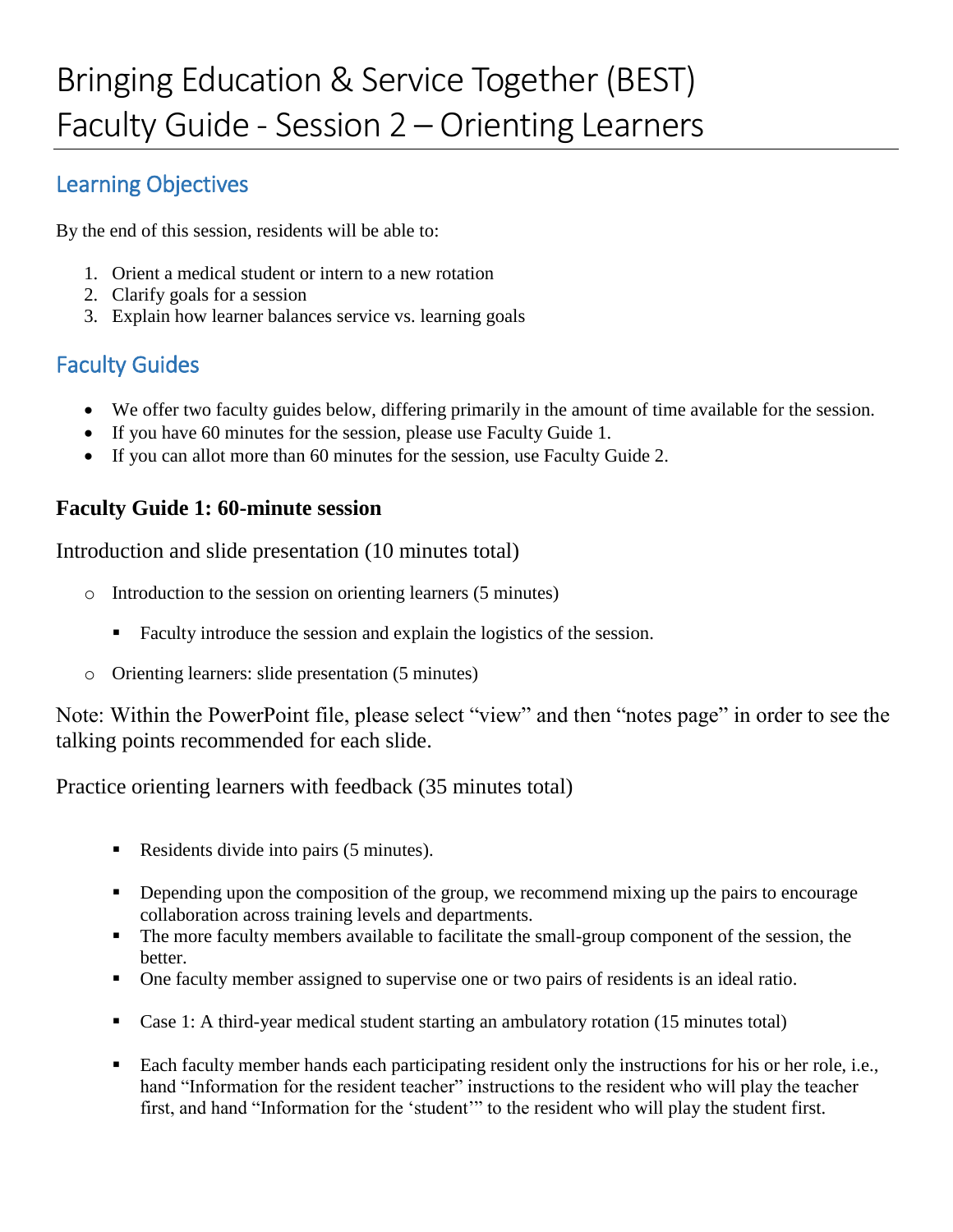- o Resident #1 of each pair orients the "student" to the new rotation.
	- The faculty member watches resident  $#1$  orient the "student" (resident  $#2$ ).
	- Limit interruptions except to call attention to time as needed.
- o Resident #2 (the "student") fills out checklist then gives targeted feedback using checklist (5 minutes).
	- The faculty member provides one copy of the checklist to each participating resident.
	- Resident  $#2$ , who played the "student", fills out the checklist.
	- It is helpful for resident  $#1$  who played the teacher to start by giving self-feedback.
	- Next, the faculty member assists resident  $#2$ , who played the "student", in going through the checklist to give constructive feedback to resident #1.
- Case 2: A fourth-year medical student starting a sub-internship (15 minutes total)
- Again, each faculty member hands each participating resident only the instructions for his or her role.
	- o Resident #2 of each pair orients the "student" to the new rotation (10 minutes).
		- The faculty member watches resident  $#2$  orient the "student" (resident  $#1$ ).
	- o Resident #1 (the "student") fills out checklist then gives targeted feedback using checklist (5 minutes).
		- The faculty member provides one copy of the checklist to each participating resident.
		- Resident  $#1$ , who played the "student", fills out the checklist.
		- It is helpful for resident  $#2$  who played the teacher to start by giving self-feedback.
		- Next, the faculty member assists resident  $#1$ , who played the "student", in going through the checklist to give constructive feedback to resident #2.

### **Large-group summary of what was learned, introduction to next session (10 minutes)**

### **Faculty Guide 2: 90-minute session**

Orientation brainstorming exercise (10 minutes)

Faculty lead the group in a brainstorming activity based on the following prompt questions.

- 1. What are the expectations of medical students and interns for new clinical experiences?
- 2. How can you best elicit and address learners' various expectations and needs?

#### Orientation and slide presentation (20 minutes total)

- o Orientation to the session on orienting learners (5 minutes)
	- Faculty introduce the session and explain the logistics of the session.
- o Orienting learners: slide presentation (5 minutes)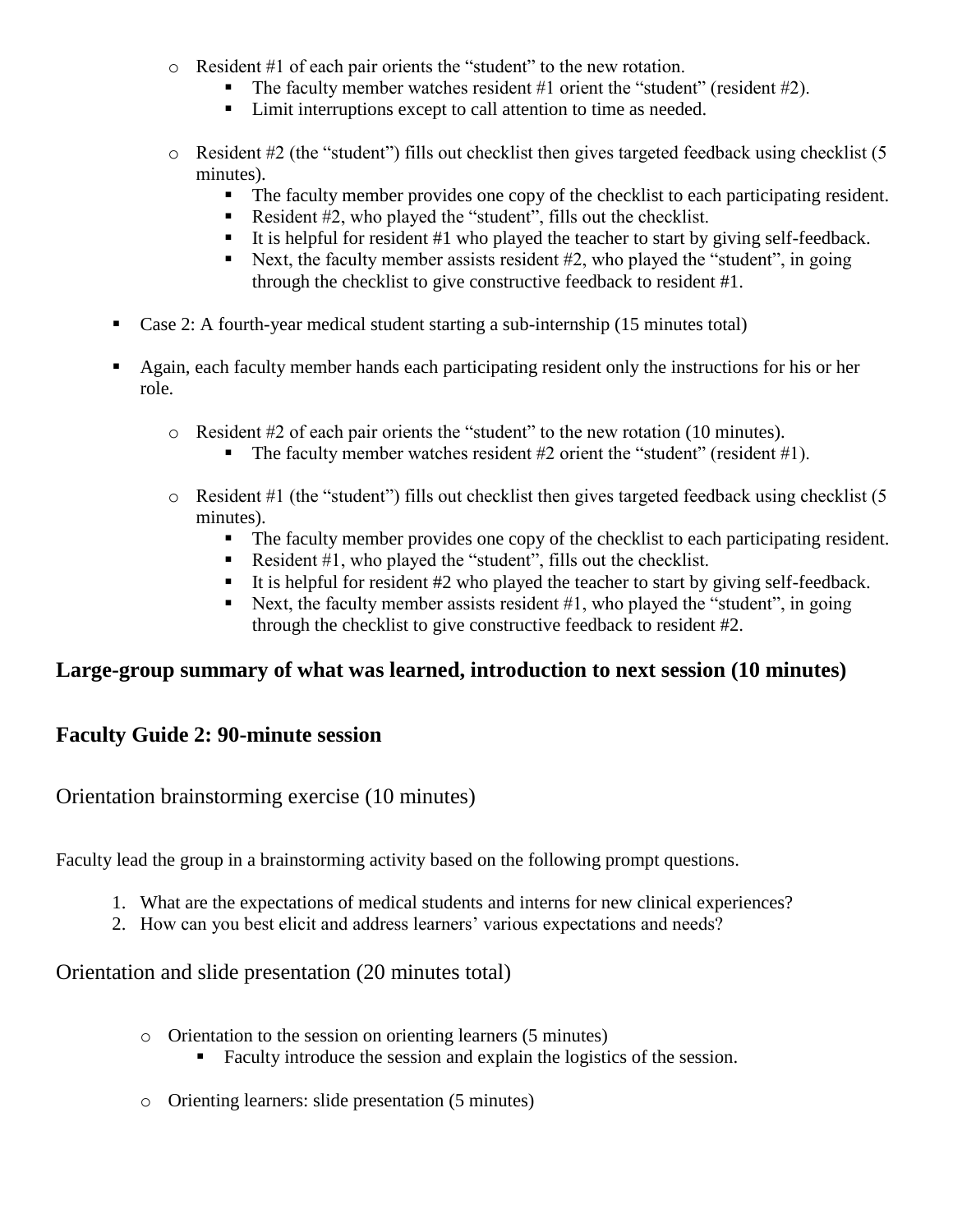Note: Within the PowerPoint file, please select "view" and then "notes page" in order to see the talking points recommended for each slide.

Practice orienting learners with feedback (45 minutes total)

- Residents divide into pairs (5 minutes).
- Depending upon the composition of the group, we recommend mixing up the pairs to encourage collaboration across training levels and departments.
- The more faculty members available to facilitate the small-group component of the session, the better.
- One faculty member assigned to supervise one or two pairs of residents is an ideal ratio.
- Case 1: A third-year medical student starting an ambulatory rotation (20 minutes total)
	- Each faculty member hands each participating resident only the instructions for his or her role, i.e., hand "Information for the resident teacher" instructions to the resident who will play the teacher first, and hand "Information for the 'student'" to the resident who will play the student first.
		- o Resident #1 of each pair orients the "student" to the new rotation (15 minutes).
			- The faculty member watches resident  $#1$  orient the "student" (resident  $#2$ ).
			- Limit interruptions except to call attention to time as needed.
		- o Resident #2 (the "student") fills out checklist then gives targeted feedback using checklist (5 minutes).
			- The faculty member provides one copy of the checklist to each participating resident.
			- Resident  $#2$ , who played the "student", fills out the checklist.
			- It is helpful for resident  $#1$  who played the teacher to start by giving selffeedback.
			- Next, the faculty member assists resident  $#2$ , who played the "student", in going through the checklist to give constructive feedback to resident #1.
- Case 2: A fourth-year medical student starting a sub-internship (20 minutes total)
	- Again, each faculty member hands each participating resident only the instructions for his or her role.
		- o Resident #2 of each pair orients the "student" to the new rotation (15 minutes).
			- The faculty member watches resident  $#2$  orient the "student" (resident  $#1$ ).
		- o Resident #1 (the "student") fills out checklist then gives targeted feedback using checklist (5 minutes).
			- The faculty member provides one copy of the checklist to each participating resident.
			- Resident  $#1$ , who played the "student", fills out the checklist.
			- It is helpful for resident  $#2$  who played the teacher to start by giving selffeedback.